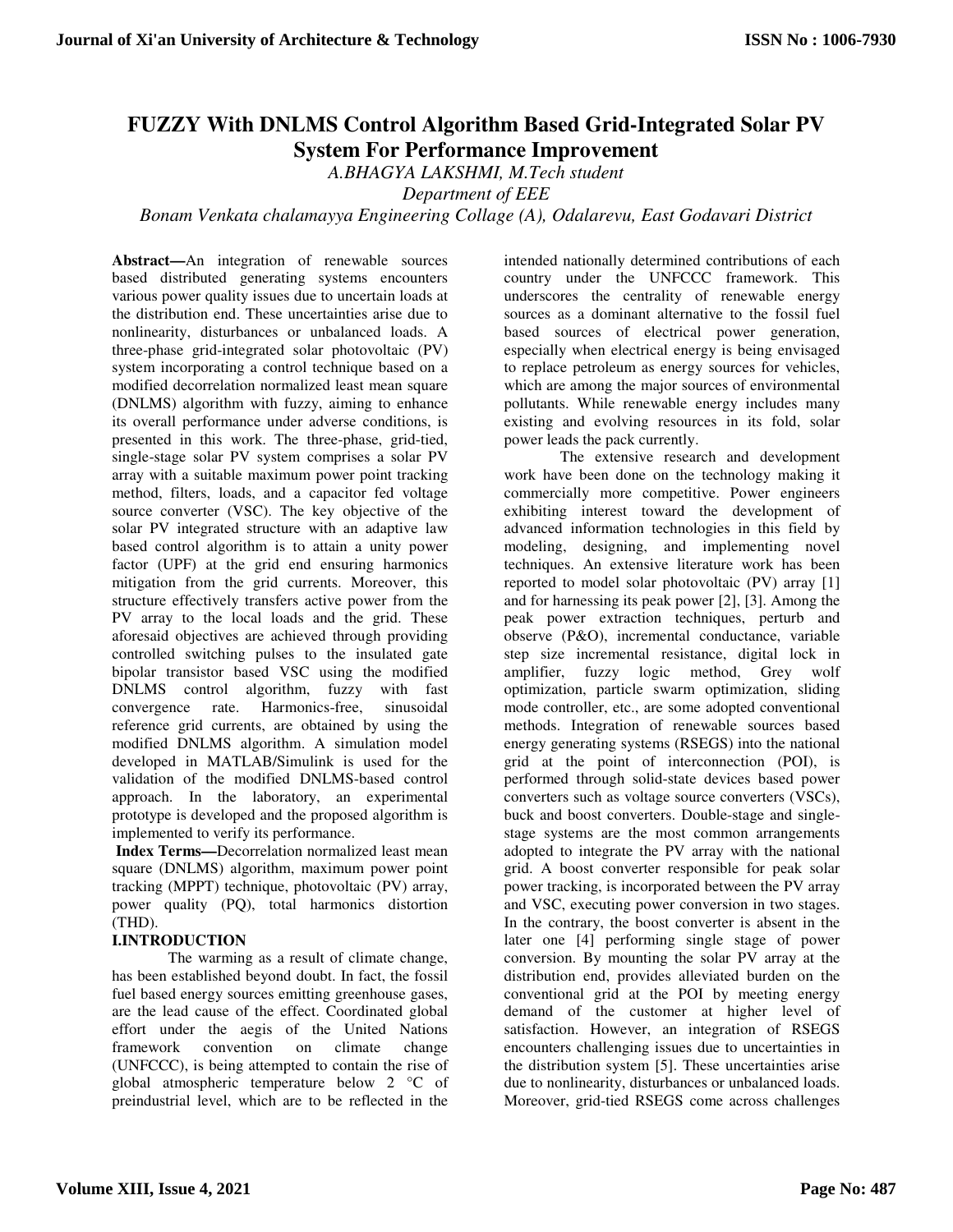in maintaining reliability, stability, synchronization, and performance of the overall system. Hence, the grid-tied RSEGS have to satisfy the restrictions imposed by the grid codes [6], [7].

Grid-tied distributed generators suffer from various power quality issues at the load as well as grid side [8]. Hence, it is mandatory to maintain the reliability, stability, and quality of energy supplied to the utility. The aforementioned issues are addressed in the literature and further improvement in these techniques have been going on [9] to enhance the system dynamic performance. Many adaptive techniques such as as least mean fourth (LMF) [9], direct power control [10], discrete Fourier transform, droop control [11], decorrelation normalized least mean square (DNLMS) [12], modified variable step size least mean square (LMS) [13], dual-tree complex wavelet transform [14], phase-locked loop (PLL) technique, etc., have been reported in the literature that can be used to control, compute phase and amplitude of signals ensuring harmonics elimination and improved performance of the grid-integrated distribution system. Moreover, various filters and observer structures have been proposed for harmonics and fundamental extraction. Some of them are adaptive vectorial filter, Kaman filter, decomposition based wavelet filters, concise discrete adaptive filter, Wiener filter, frequency adaptive observer etc. Estimation of weight parameters in many fields such as signal processing and power system applying adaptive controller, has become a key area of research owing to the merits of the method. Simplicity of computation has encouraged the use of simple LMS by researchers. In LMS, the squared error is taken as the cost function. Further enhancement has been made in the LMS technique such as normalized LMS (NLMS), LMF, adaptive LMS, Filter-X LMS, and quantized kernel least mean square. Some publications have proposed DNLMS where the error is calculated by considering a decorrelation operator (DO). Minimizing l2 norm of the decorrelated posteriori error (DPE) with a DO, contributes equations of the DNLMS-based control algorithm, thus resulting in fast convergence rate and good performance.

This thesis deals with a modified DNLMSbased control algorithm for a single-stage solar PV system integrated into the national grid. The modified DNLMS algorithm is used to estimate the active weight component of the load current, which is used to generate the reference grid currents. A DO is taken for the improvement of the filter performance. This filter works through the estimation of weight component of the input signal. This filter depends on the weight updating law, which depends on a step size. A proper step size has to be chosen for fast convergence and accurate results. Here, the step size has the advanced proficiency to regulate itself to fulfill the need, thereby proving its behavior under steady as well as dynamic conditions. Hence, the estimated weight has the capability to tune itself according to the requirement. Stability of the algorithm is analyzed through the convergence of weight deviation vector in the sense of mean square error. Moreover, dynamic behavior of the system is studied under sudden change in the unknown system. Main objectives of the proposed system are as follows.

 1) Estimation of the active and reactive fundamental weights of the load current is done by using the modified DNLMS algorithm. Necessity of the PLL is avoided by unit template estimation from the grid voltage.

2) Power factor correction (PFC), grid currents balancing, and reduced total harmonic distortion (THD) at the grid side parameters at nonlinear load under steady-state and dynamic conditions.

3) Capability of meeting peak solar power at different solar irradiation.

 4) This structure effectively transfers active power from the solar PV array with P&O-based MPPT technique, to the local loads as well as the grid. The grid-tied solar PV system, including the proposed modified DNLMS-based control is simulated at nonlinear load under various dynamic conditions describing its working and system performance. A comparative study on the performance of the modified DNLMS algorithm with conventional algorithms, is presented to study the superiority of the given logic. A Simulation results of the three-phase grid-integrated PV system incorporating the P&Obased MPPT technique and the modified DNLMS algorithm, is developed. Further, its behavior under dynamic conditions is demonstrated through test results.

#### **II.LITERATURE SURVEY**

#### **Modeling and circuit-based simulation of photovoltaic arrays**

This presents an easy and accurate method of modeling photovoltaic arrays. The method is used to obtain the parameters of the array model using information from the datasheet. The photovoltaic array model can be simulated with any circuit simulator. The equations of the model are presented in details and the model is validated with experimental data. Finally, simulation examples are presented. This paper is useful for power electronics designers and researchers who need an effective and straightforward way to model and simulate photovoltaic arrays.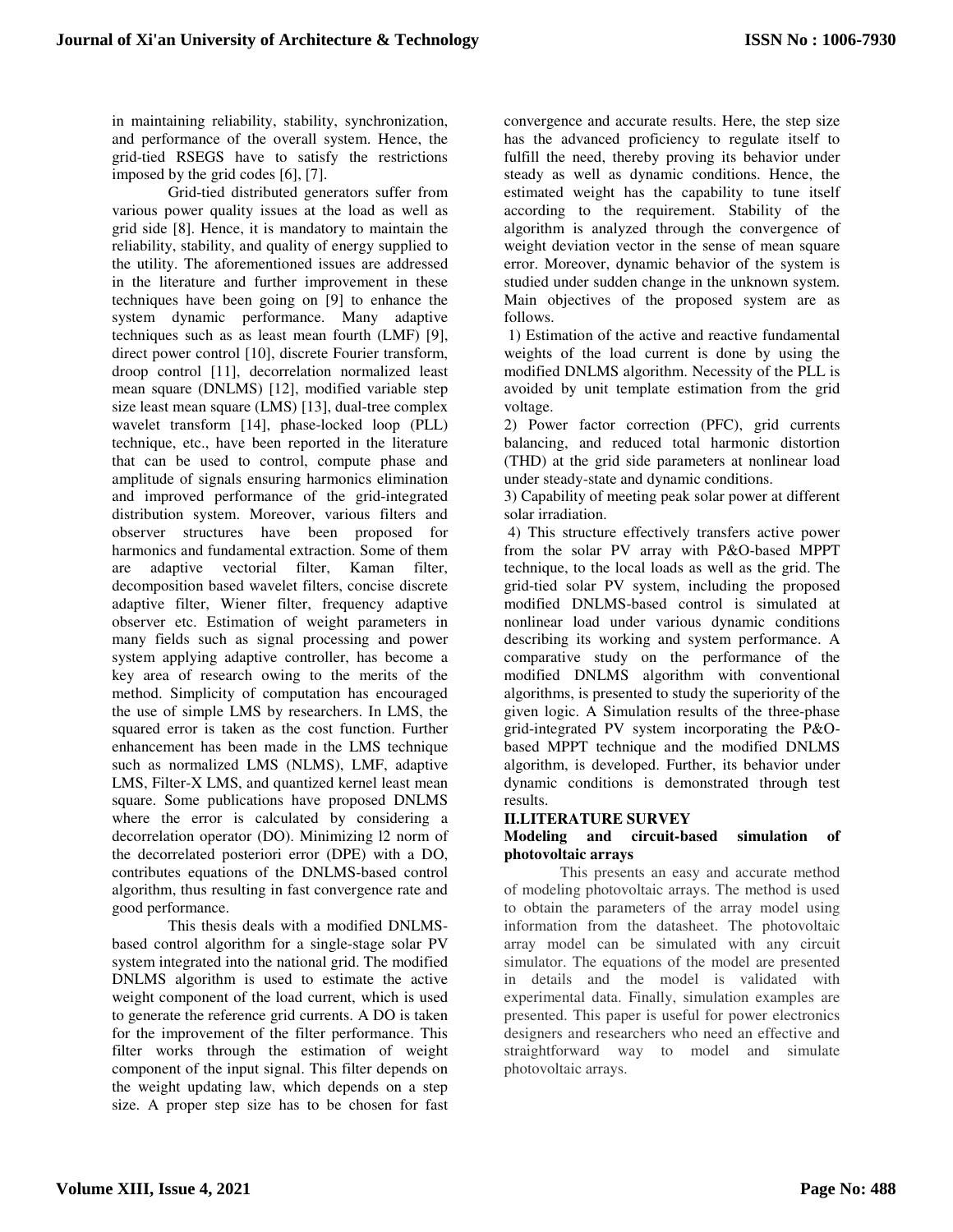#### **A single-stage three-phase grid-connected photovoltaic system with modified MPPT method and reactive power compensation**

Single-stage grid-connected photovoltaic (PV) systems have advantages such as simple topology, high efficiency, etc. However, since all the control objectives such as the maximum power point tracking (MPPT), synchronization with the utility voltage, and harmonics reduction for output current need to be considered simultaneously, the complexity of the control scheme is much increased. This paper presents the implementation of a single-stage threephase grid-connected PV system. In addition to realize the aforementioned control objectives, the proposed control can also remarkably improve the stability of the MPPT method with a modified incremental conductance MPPT method. The reactive power compensation for local load is also realized, so as to alleviate grid burden. A DSP is employed to implement the proposed MPPT controller and reactive power compensation unit. Simulation and experimental results show the high stability and high efficiency of this single-stage three-phase gridconnected PV system.

#### **III.PHOTOVOLTAIC INVERTER**

A PV cell is a simple p-n junction diode that converts the irradiation into electricity. Fig.1 illustrates a simple equivalent circuit diagram of a PV cell. This model consists of a current source which represents the generated current from PV cell, a diode in parallel with the current source, a shunt resistance, and a series resistance.



**Fig.1 Equivalent circuit diagram of the PV cell** 

#### **HARMONICS**

 The typical definition for a harmonic is "a sinusoidal component of a periodic wave or quantity having a frequency that is an integral multiple of the

fundamental frequency.". Some references refer to "clean" or "pure" power as those without any harmonics. But such clean waveforms typically only exist in a laboratory. Harmonics have been around for a long time and will continue to do so. In fact, musicians have been aware of such since the invention of the first string or woodwind instrument. Harmonics (called "overtones" in music) are responsible for what makes a trumpet sound like a trumpet, and a clarinet like a clarinet.

 Electrical generators try to produce electric power where the voltage waveform has only one frequency associated with it, the fundamental frequency. In the North America, this frequency is 60 Hz, or cycles per second. In European countries and other parts of the world, this frequency is usually 50 Hz. Aircraft often uses 400 Hz as the fundamental frequency. At 60 Hz, this means that sixty times a second, the voltage waveform increases to a maximum positive value, then decreases to zero, further decreasing to a maximum negative value, and then back to zero. The rate at which these changes occur is the trigometric function called a sine wave, as shown in figure 1. This function occurs in many natural phenomena, such as the speed of a pendulum as it swings back and forth, or the way a string on a voilin vibrates when plucked.



Fig2. Sine wave

#### **IV.FUZZY**

In recent years, the number and variety of applications of fuzzy logic have increased significantly. The applications range from consumer products such as cameras, camcorders, washing machines, and microwave ovens to industrial process control, medical instrumentation, decision support systems, and portfolio selection. To understand why use of fuzzy logic has grown, you must first understand what is meant by fuzzy logic.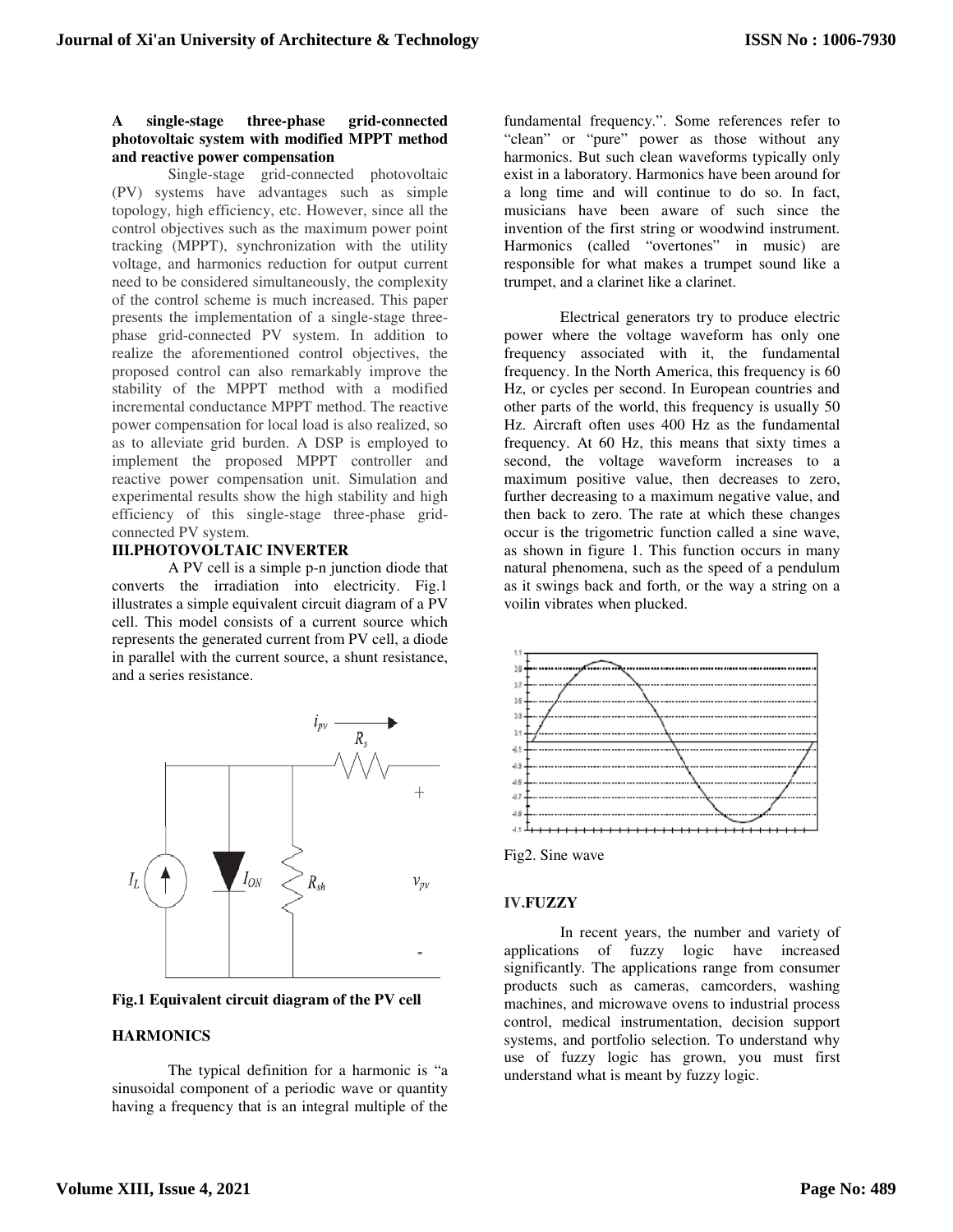Fuzzy logic has two different meanings. In a narrow sense, fuzzy logic is a logical system, which is an extension of multivalve logic. However, in a wider sense fuzzy logic (FL) is almost synonymous with the theory of fuzzy sets, a theory which relates to classes of objects with un sharp boundaries in which membership is a matter of degree. In this perspective, fuzzy logic in its narrow sense is a branch of FL. Even in its more narrow definition, fuzzy logic differs both in concept and substance from traditional multivalve logical systems.



**Fig.3 The primary GUI tools of the fuzzy logic toolbox**

### **V.PROJECT DESCRIPTION AND CONTROL DESIGN**

#### **MODIFIED DNLMS ALGORITHM**

The modified DNLMS algorithm is an advanced version of the basic DNLMS algorithm with improved performance, stability, and robustness in its behavior. In the modified DNLMS algorithm, the step size of the weight equation adjusts itself to have improved performance. Fig. 1 shows the schematic of adaptive filter based system identification and weight estimation structure of the modified DNLMS algorithm. Here, ϕopt is the set of unknown weights and  $\phi$  is the set of estimated weight. The input signal  $(x(r))$  for rth sample time is expressed as

$$
x(r) = \varphi^T u(r) + \eta(r) \tag{1}
$$



Fig4: Diagram of adaptive filter based system identification and weight estimation system

where  $\eta(r)$  and  $\phi$  are the noise and weight parameters, respectively. The error between the desired and the actual signals, decorrelated output error and decorrelated posteriori error after introducing the DO  $(α)$ , are estimated as [26].

$$
e(r) = x(r) - \varphi^T(r)u(r)
$$
 (2)

$$
\hat{e}(r) = \hat{x}(r) - \varphi^T(r)\hat{u}(r)
$$
\n(3)

$$
\hat{e}_p(r) = \hat{x}(r) - \varphi^T(r+1)\hat{u}(r) \tag{4}
$$

where  $u^r(r)$  and  $x^r(r)$  are the signals after the introduction of "α" into the formulation and are expressed as [26]

$$
\hat{x}(r) = x(r) - \alpha x(r-1) \tag{5}
$$

$$
\hat{u}(r) = u(r) - \alpha u(r - 1). \tag{6}
$$

Hence, the error can also be written as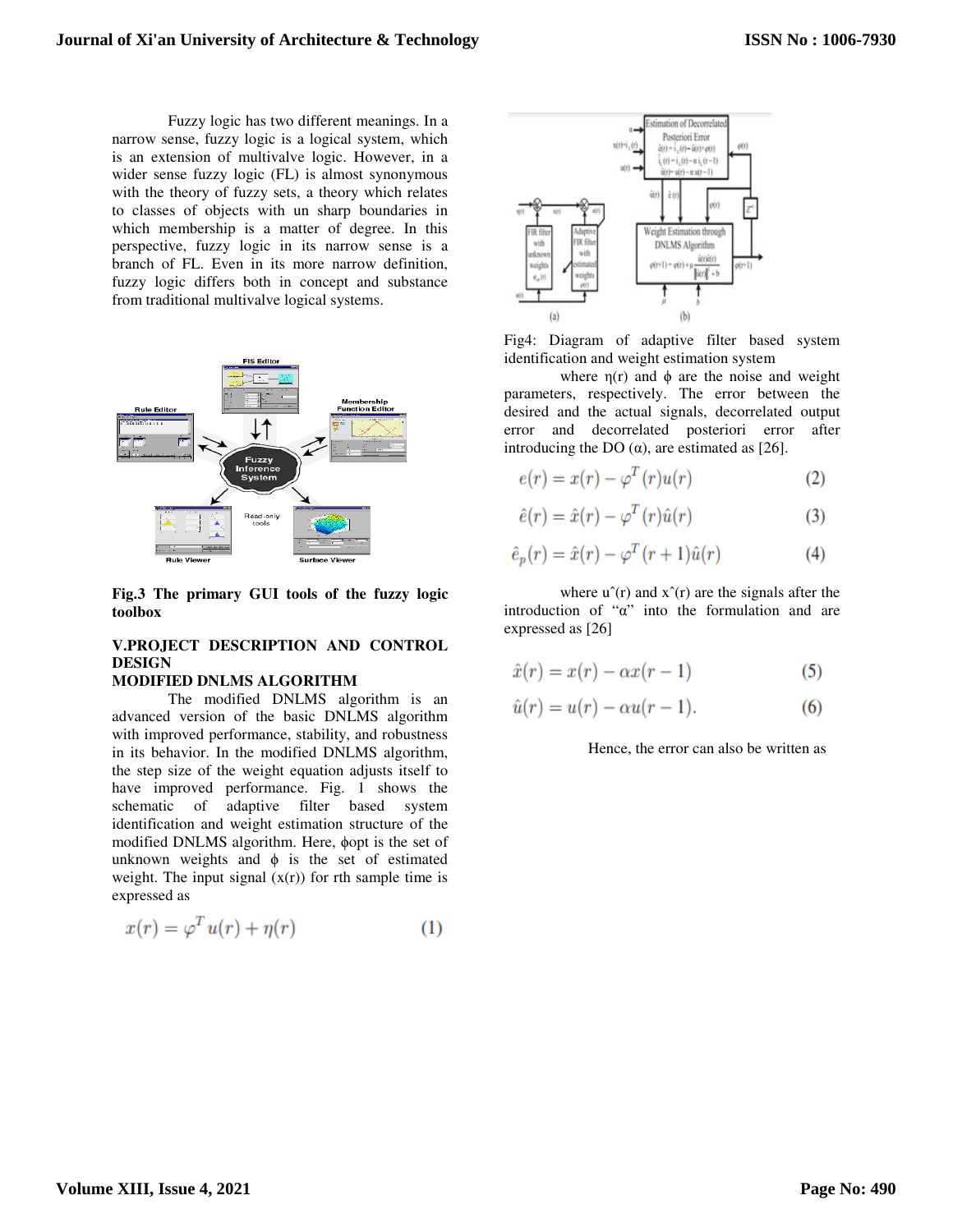$$
\hat{e}(r) = (x(r) - \varphi^{T}(r)u(r)) - \alpha (x(r-1) - \varphi^{T}(r)u(r-1))
$$
\n(7)

where  $\varphi(r)$  is the weight parameter associated with the adaptive law, derived from the cost function defined as

$$
\min_{\varphi(r+1)} \hat{e}_p(r) = (\hat{x}(r) - \varphi^T(r+1)\hat{u}(r))^2.
$$
 (8)

Such that

$$
\|\varphi(r+1) - \varphi(r)\|_2^2 \le \delta. \tag{9}
$$

Depending upon its robust behavior, the weight at each sample time is updated using the adaptive law

$$
\varphi(r+1) = \varphi(r) + \mu' \frac{\hat{u}(r)\text{sign}\,\hat{e}(r)}{\|\hat{u}(r)\|_2 + b} \tag{10}
$$

where  $\mu$  is the step size responsible for adjusting the weight in the adaptive law such as

$$
\mu' = \min\left(\sqrt{\delta(r)}, \mu \frac{|\hat{e}(r)|}{\|\hat{u}(r)\|_2}\right). \tag{11}
$$

$$
\varphi(r+1) = \varphi(r) + \mu \frac{\hat{u}(r)\hat{e}(r)}{\|\hat{u}(r)\|_2^2 + b} \quad \text{or}
$$

$$
\varphi(r+1) = \varphi(r) + \min\left(\sqrt{\delta}, \mu \frac{|\hat{e}(r)|}{\|\hat{u}(r)\|_2}\right) \frac{\hat{u}(r)\text{sign}\,\hat{e}(r)}{\|\hat{u}(r)\|_2 + b}.
$$
(12)

For stability analysis, a delta sequence is chosen as

$$
\delta(r+1) = \theta \delta(r) + (1 - \theta) \|\varphi(r+1) - \varphi(r)\|_2^2
$$
  
=  $\theta \delta(r) + (1 - \theta) \min \left( \mu^2 \frac{|\hat{e}(r)|^2}{\|\hat{u}(r)\|_2^2}, \delta(r) \right)$  (13)

where the forgetting factor  $(\theta)$  is chosen with the operating range of  $0 < \theta < 1$ .

#### **Stability Analysis**

From (12) and (13), the weight equation is modified as

$$
\varphi(r+1) = \varphi(r) + \sqrt{\frac{\delta(r+1) - \theta \delta(r)}{(1-\theta)}} \frac{\hat{u}(r) \text{sign}\,\hat{e}(r)}{\|\hat{u}(r)\|_2}.
$$
 (14)

Let the error between  $\phi$ opt and  $\phi$  is denoted as  $\theta$ . Hence

$$
\vartheta(r) = \varphi_{\rm opt} - \varphi(r). \tag{15}
$$

The deviation vector of weight parameter  $(\vartheta(r +$ 1)) is given as

$$
\vartheta(r+1) = \vartheta(r) - \sqrt{\frac{\delta(r+1) - \theta \delta(r)}{(1-\theta)}} \frac{\hat{u}(r) \text{sign}\,\hat{e}(r)}{\|\hat{u}(r)\|_2}.
$$
 (16)

Multiplication of  $\theta^{T}(r+1)$  to (16) yields

$$
\vartheta(r+1)\vartheta^{T}(r+1) = \vartheta(r)\vartheta^{T}(r) - \sqrt{\frac{\delta(r+1) - \theta\delta(r)}{(1-\theta)}}
$$

$$
\left(\frac{\hat{u}(r)\vartheta^{T}(r)\operatorname{sign}\hat{e}(r)}{\|\hat{u}(r)\|_{2}} + \frac{\vartheta(r)\hat{u}^{T}(r)\operatorname{sign}\hat{e}(r)}{\|\hat{u}(r)\|_{2}}\right)
$$

$$
+\frac{\delta(r+1) - \theta\delta(r)}{(1-\theta)}\frac{\hat{u}(r)\hat{u}^{T}(r)}{\|\hat{u}(r)\|_{2}^{2}}.
$$
(17)

The expectation of (17) gives

$$
E\left\{\vartheta(r+1)\vartheta^{T}(r+1)\right\} = E\left\{\vartheta(r)\vartheta^{T}(r)\right\}
$$

$$
-E\left\{\sqrt{\frac{\delta(r+1)-\theta\delta(r)}{(1-\theta)}}
$$

$$
\times \left(\frac{\hat{u}(r)\vartheta^{T}(r)\text{sign}\,\hat{e}(r)}{\|\hat{u}(r)\|_{2}} + \frac{\vartheta(r)\hat{u}^{T}(r)\text{sign}\,\hat{e}(r)}{\|\hat{u}(r)\|_{2}}\right)\right\}
$$

$$
+E\left\{\frac{\delta(r+1)-\theta\delta(r)}{(1-\theta)}\frac{\hat{u}(r)\hat{u}^{T}(r)}{\|\hat{u}(r)\|_{2}^{2}}\right\}.
$$
(18)

When the system reaches steady state (i.e.,  $r \rightarrow \infty$ ), one can write



Fig5: Proposed diagram **SOLAR PV SYSTEM WITH P&O MPPT TECHNIQUE AND A MODIFIED DNLMS-BASED CONTROL ALGORITHM**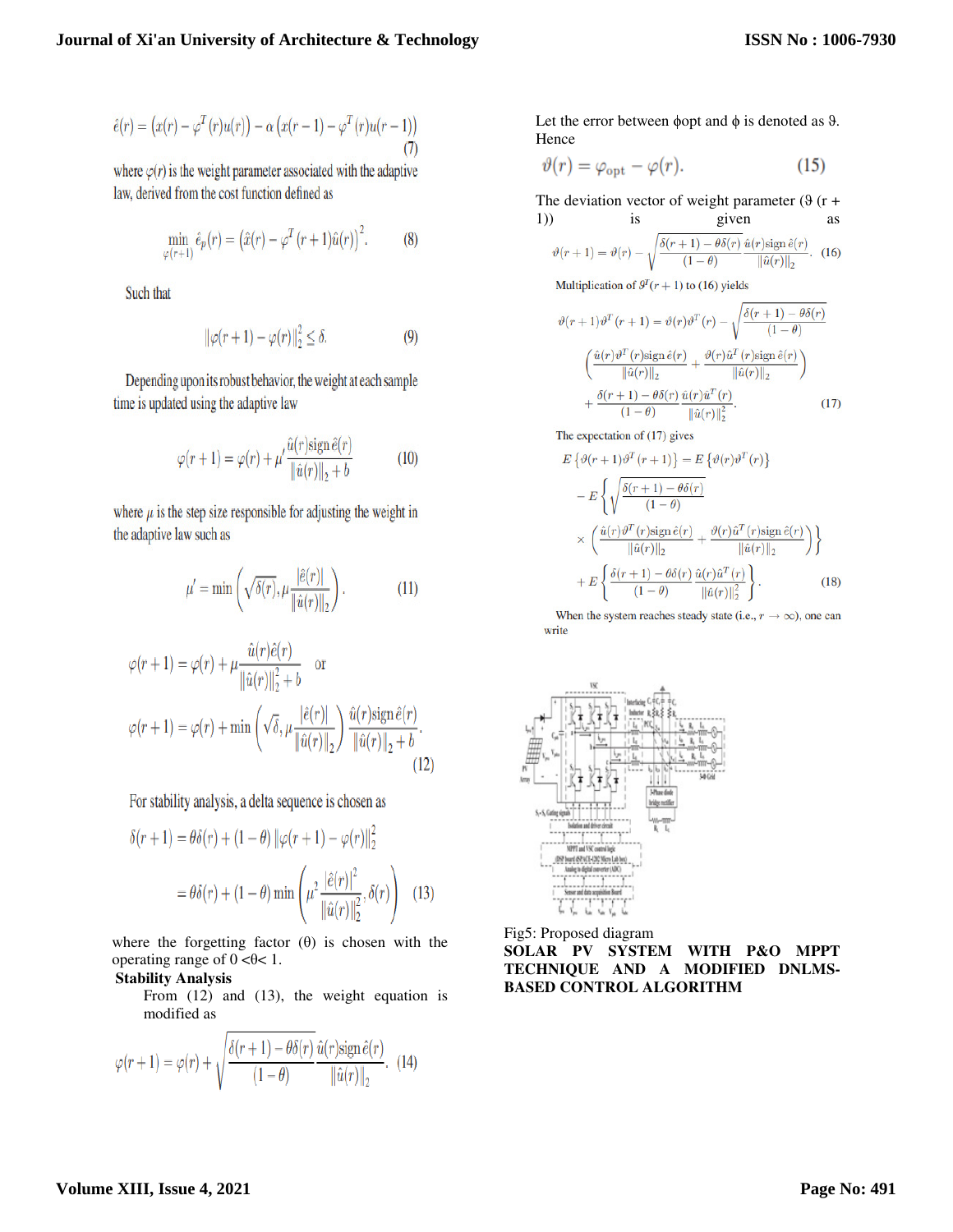

**Fig6: DNS algorithm structure** 

Fig. 5 depicts the schematic of a solar PV system consisting of a solar PV array, integrated into the grid at POI through a VSC and interfacing inductors (Lf i) feeding power to a load of nonlinear nature. Lf i gives advantage of grid current ripples mitigation. Moreover, the mitigation of switching ripples at the POI is accomplished using an RCfilter. Single-stage power conversion is achieved through the dc-link capacitor (Cpdc ) associated with the VSC. An uncontrolled diode bridge rectifier together with RL load is taken to realize a nonlinear load. An extensive simulation work is carried out using MATLAB/Simulink model under possible dynamic conditions considering the load as nonlinear. Verification of the control scheme is done by assembling a laboratory prototype. Fig. 6 illustrates the control logics used for the system. Two control methodologies are involved in the PV system operating at the grid-integrated mode. P&O MPPT scheme helps in achieving the goal of maximum PV power extraction through estimating the reference voltage required at dc link (Vpdcrf ), which is to be maintained at desired value. The power loss in the dc link is also included in the control scheme with the modified DNLMS algorithm that estimates the load active and reactive components. A feed-forward term is included in the control scheme to improve the system performance under dynamic conditions. The reference current of the grid depends upon the resultant weight component. It is made sure to obtain a harmonics-free reference grid currents synchronized with the grid voltages without the help of any PLL. The modified DNLMS based control logic is used to estimate the load active and reactive weights. The system is operated in the PFC mode.

Hence, the estimated active weight components of load currents are taken into account. The amplitude of current flow of the system is controlled through these estimated weights that result in control over the active power flow from the PV array to the grid, after meeting the local load power demand. Moreover, the PV system with the proposed modified DNLMS based control is capable of addressing unbalanced load, grid currents harmonics, and power factor. Further, the stability analysis of the system is done by considering the stability of dc-link voltage. For achieving satisfactory injection of active power into the grid, it is required to accomplish regulated dc-link voltage. This objective is achieved by using a PI controller as shown in Fig. 6, which takes the difference between Vpdcrf and voltage sensed at Cpdc (Vpdca ).

#### **VI.SIMULATION RESULTS**



Fig7: simulation results of dynamic load condition

|    |                    | w       |
|----|--------------------|---------|
|    |                    | 43<br>ĩ |
|    | s                  |         |
|    | J                  |         |
|    |                    |         |
| ù, | ٤<br>$-29^{\circ}$ | s.      |
|    |                    |         |
|    | g                  | 2a      |

Fig8: Simulation results under variable solar insolation. sequence  $(\delta(r))$ , and the forgetting factor (θ).

Hence, the step size is updated after each sampling instant. This value adjusts itself according to the knowledge of present and previous weights. For analysis point of view, the unit templates  $(u(r))$ are considered as 1

For large step size ( $\mu$ = 0.5), the right-side pole is with smaller magnitude and for small step size  $(\mu= 0.5)$ , the pole is with higher magnitude (nearer to the unit circle). Thus, for a large step size, the dynamic response is faster and for a small step size, the steady-state response is better. In this algorithm, the step size is initially (when error is high) a large value for fast dynamics and then reduces to a small value for accurate weight estimation. Here,  $\mu$  = 0.5 is chosen to show its response with a large value and  $\mu$ = 0.5 is chosen to show the response with a small value **VII.CONCLUSION** 

The proposed modified DNLMS algorithm with fuzzy at nonlinear load under various dynamic conditions has been demonstrated though the simulation results. The validation of the proposed modified DNLMS based control structure has been performed on a developed prototype. The prototype has been tested under possible dynamic conditions to prove its efficiency. A modified DNLMS based control has been adopted for active load weight estimation. P&O MPPT algorithm has been used for